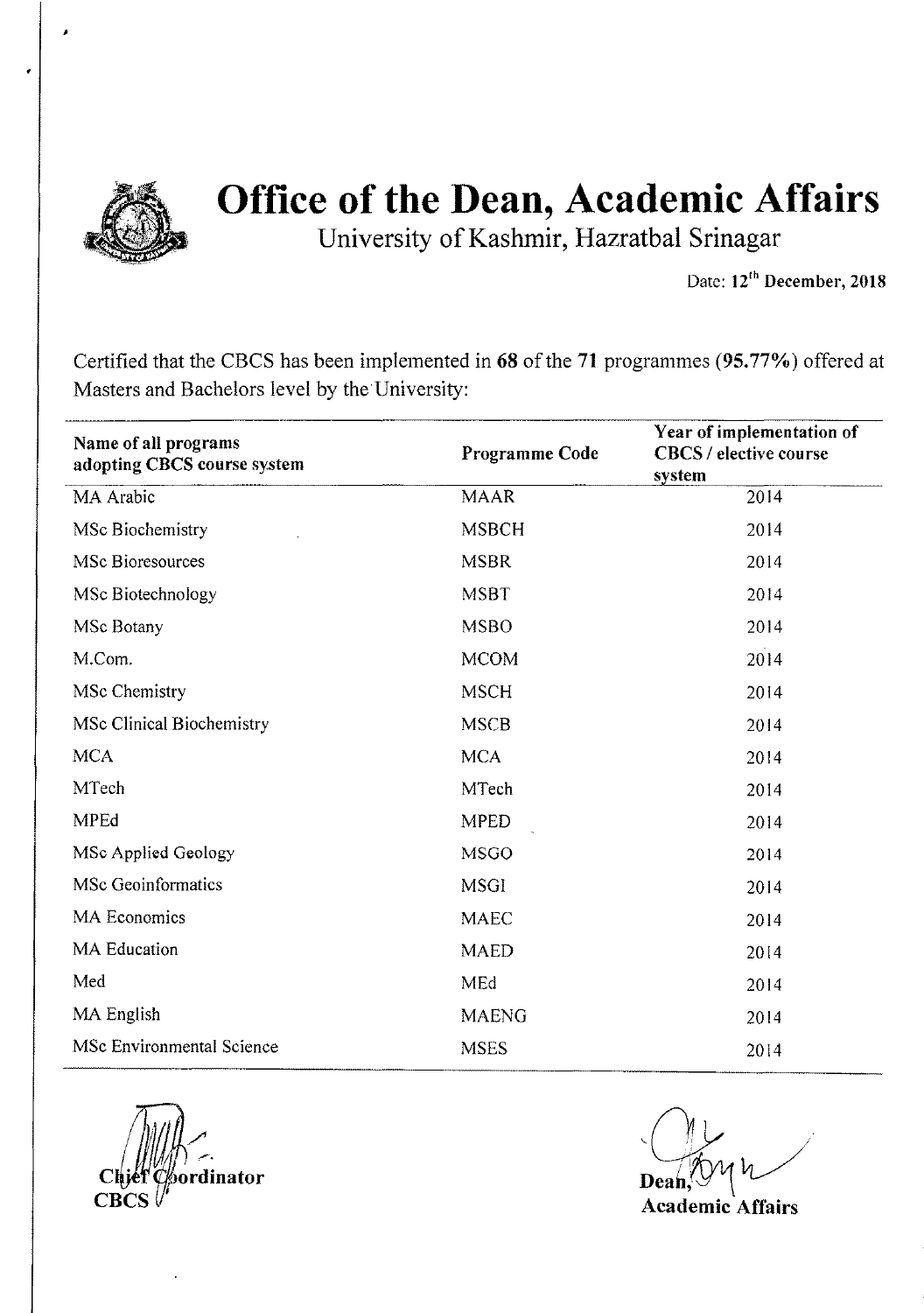| MSc Electronics                      | <b>MELE</b>  | 2014 |
|--------------------------------------|--------------|------|
| MTech-ESS                            | MTech-ESS    | 2014 |
| M. Sc. Food Technology               | <b>MSFST</b> | 2014 |
| MA/MSc Geography                     | <b>MAGG</b>  | 2014 |
| MSc Disaster Management              | <b>MSDM</b>  | 2014 |
| MA Hindi                             | <b>MAHI</b>  | 2014 |
| <b>MA History</b>                    | <b>MAHS</b>  | 2014 |
| MSc Extension and communication      | <b>HSC</b>   | 2014 |
| MSc Human development                | <b>HSC</b>   | 2014 |
| MSc Food science and nutrition       | <b>HSC</b>   | 2014 |
| MSc Dietetic and clinical nutrition  | <b>HSC</b>   | 2014 |
| MA Kashmir and South Asia Studies    | <b>MAKS</b>  | 2014 |
| <b>MA Islamic Studies</b>            | <b>MAIS</b>  | 2014 |
| MA Kashmiri                          | <b>MAKMR</b> | 2014 |
| <b>LLM</b>                           | <b>LLM</b>   | 2014 |
| <b>MLIS</b>                          | <b>MLIS</b>  | 2014 |
| MA Linguistics                       | <b>MALN</b>  | 2014 |
| <b>MBA</b>                           | <b>MBA</b>   | 2014 |
| MBA-FM                               | <b>MBAFM</b> | 2014 |
| <b>MTTM</b>                          | <b>MTTM</b>  | 2014 |
| MA/MSc Mathematics                   | <b>MAMM</b>  | 2014 |
| MA Mass Communication and Journalism | <b>MAMCJ</b> | 2014 |
| MA Persian                           | <b>MAPER</b> | 2014 |
| MSc Physics                          | <b>MSPHY</b> | 2014 |
| <b>MA Political Science</b>          | <b>MAPS</b>  | 2014 |
| MA Psychology                        | <b>MAPSY</b> | 2014 |
| <b>MA Sanskrit</b>                   | <b>MASKT</b> | 2014 |
| MA Social Work                       | <b>MASW</b>  | 2014 |

Chief Cordinator

 $\ddot{\bullet}$ 

Deah **Academic Affairs**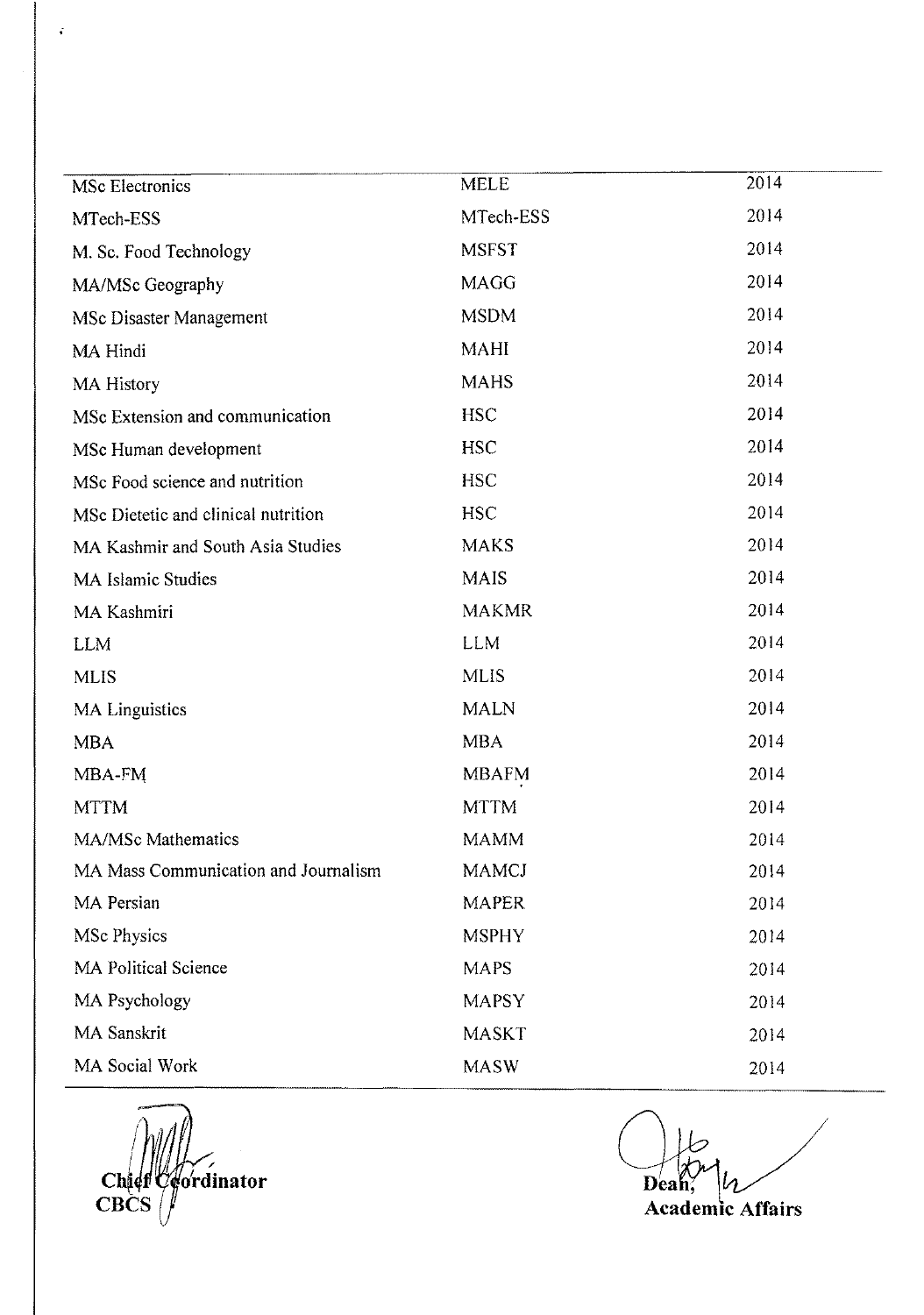| <b>MA</b> Sociology                        | <b>MASO</b>        | 2014    |
|--------------------------------------------|--------------------|---------|
| <b>MSc Statistics</b>                      | <b>MSST</b>        | 2014    |
| MA Urdu                                    | <b>MAUR</b>        | 2014    |
| MSc Zoology                                | <b>MSZO</b>        | 2014    |
| MA/MSc Statistics                          | <b>MSST</b>        | 2014    |
| MSc Microbiology                           | <b>MMIC</b>        | 2017    |
| MA Physical Education and Sports           | <b>MPED</b>        | 2014    |
| Integrated M.A Arabic (Kargil Campus)      | <b>IMAAR</b>       | 2017    |
| Integrated M.Sc. Botany(Kargil Campus)     | <b>IMSCBO</b>      | 2017    |
| Integrated M.Sc. IT (Kargil Campus)        | <b>IMSCIT</b>      | 2017    |
| Master of Information Technology           | <b>MSIT</b>        | 2017    |
| MA Archaeology                             | <b>MARC</b>        | 2017    |
| <b>BSc Nursing (South Campus)</b>          | <b>BSc Nursing</b> | 2017    |
| <b>Bachelor of Education</b>               | <b>BED</b>         | 2015    |
| MBA Integrated (in Travel and Tourism) Leh |                    |         |
| Campus                                     | <b>IMTTM</b>       | 2017    |
| MSc (Integrated Geology) Leh Campus        | <b>MSCGO</b>       | 2017    |
| MA(Integrated MA in English) Leh Campus    | <b>MAENG</b>       | 2017    |
| <b>Integrated MBA</b>                      | <b>IMBA</b>        | 2016    |
| MTTM (MBA in Tourism)                      | <b>MTTM</b>        | 2017    |
| B. Tech in Electronics & Communication     |                    |         |
| engineering                                |                    |         |
| (Institute of Technology)                  | <b>BTECHECE</b>    | 2014    |
| <b>B.Tech Electrical Engineering</b>       |                    |         |
| (Institute of Technology)                  | <b>BTECHELE</b>    | $-2014$ |
| <b>B.Tech Mechanical Engineering</b>       |                    |         |
| (Institute of Technology)                  | <b>BTECHMCE</b>    | 2014    |

 $\overline{\mathcal{L}}$ Chief Coprdinator

*<u>Dean, Indian Community</u>*<br> **Academic Affairs**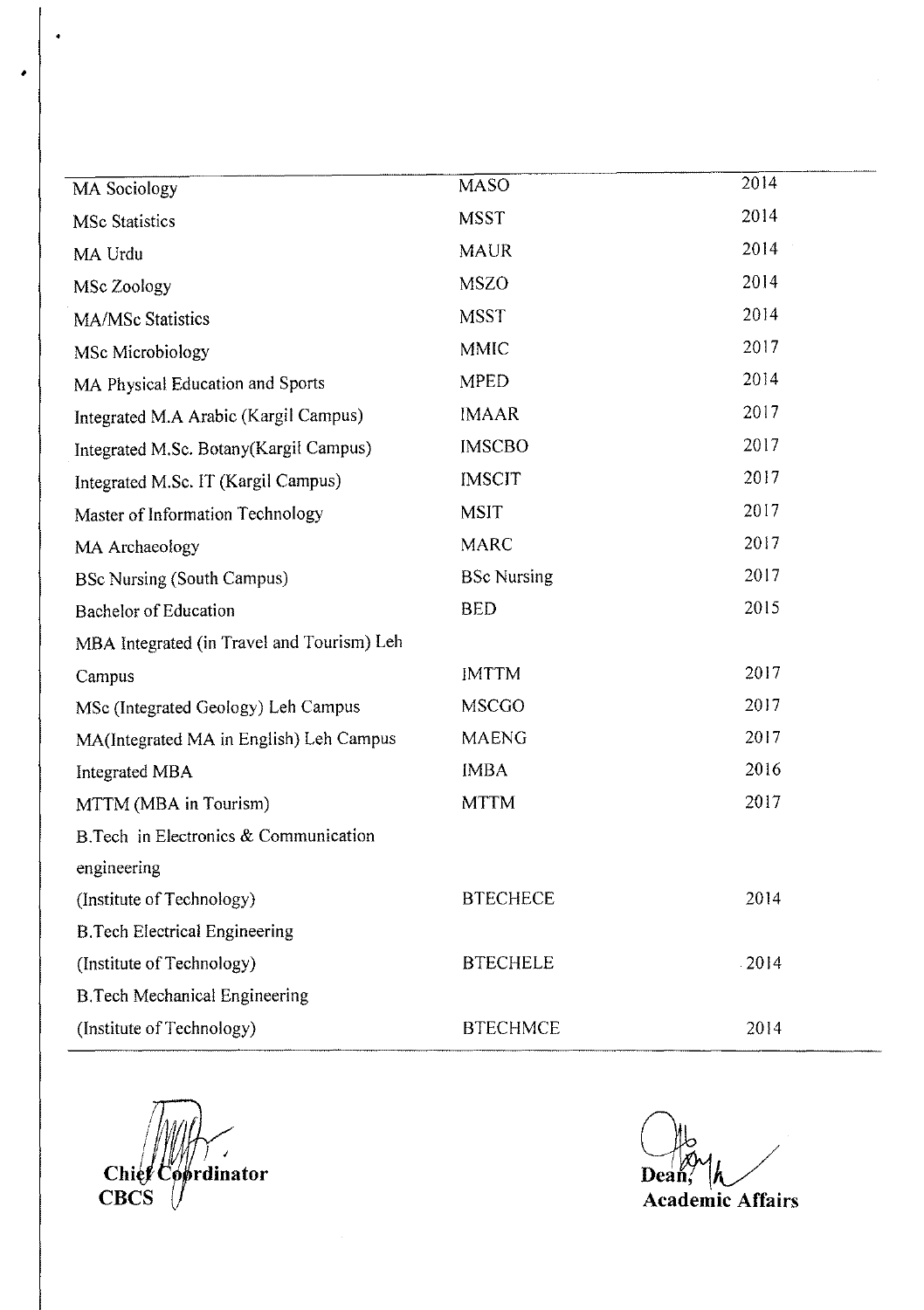

University of Kashmir, Hazratbal Srinagar Hazratbal Srinagar

Date: **20th December, 2018**

Certified that the Elective Course System has been implemented in the following 43 and 45 MPhil and PhD programs offered by the University:

| Name of all the programs adopting elective systems | Program code | <b>Year of implementation</b> |
|----------------------------------------------------|--------------|-------------------------------|
| Mphil Library and Information Science              | <b>MPHIL</b> | 1992                          |
| Mphil Psychology                                   | <b>MPHIL</b> | 2007                          |
| Mphil History                                      | <b>MPHIL</b> | 1979                          |
| Mphil Shah i Hamdan Institute of Islamic Studies   | <b>MPHIL</b> | 1989                          |
| Mphil Environmental Science                        | <b>MPHIL</b> | 2003                          |
| <b>Mphil Education</b>                             | <b>MPHIL</b> | 1978                          |
| Mphil Media Education and Research Center          | <b>MPHIL</b> | 1992                          |
| <b>Mphil Economics</b>                             | <b>MPHIL</b> | 1980                          |
| Mphil Commerce                                     | <b>MPHIL</b> | 1973                          |
| <b>Mphil Management Studies</b>                    | <b>MPHIL</b> | 1992                          |
| Mphil Center For Research For Development          | <b>MPHIL</b> | 1980                          |
| Mphil Zoology                                      | <b>MPHIL</b> | 1980                          |
| <b>Mphil Political Science</b>                     | <b>MPHIL</b> | 1978                          |
| <b>Mphil Clinical Biochemistry</b>                 | <b>MPHIL</b> | Offered via Biochemistry      |
| <b>Mphil Bioresources</b>                          | <b>MPHIL</b> | 2014                          |
| Mphil Botany                                       | <b>MPHIL</b> | 1965                          |
| Mphil Biotechnology                                | <b>MPHIL</b> | 2007                          |
| Mphil Sociology                                    | <b>MPHIL</b> | 1989                          |
| Mphil Biochemistry                                 | <b>MPHIL</b> | 1985                          |
| Mphil Center of Sheikh Ul Alam Studies             | <b>MPHIL</b> | 2012                          |
| Mphil Social Work                                  | <b>MPHIL</b> | 2013                          |
| Mphil Urdu                                         | <b>MPHIL</b> | 1978                          |
| Mphil Sanskrit                                     | <b>MPHIL</b> | 1985                          |
| Mphil Persian                                      | <b>MPHIL</b> | 1960                          |
| Mphil Institute of Kashmir Studies                 | <b>MPHIL</b> | 2009                          |
| Mphil Iqbal Institute of Culture and Philosophy    | <b>MPHIL</b> | 1978                          |
| Mphil Chemistry                                    | <b>MPHIL</b> | 1969                          |
| <b>Mphil Linguistics</b>                           | <b>MPHIL</b> | 1998                          |
| Mphil Center of Central Asian Studies              | <b>MPHIL</b> | 1979                          |
| Mphil Kashmiri                                     | <b>MPHIL</b> | 1982                          |
| Mphil Hindi                                        | <b>MPHIL</b> | 1963                          |
| <b>Mphil Mathematics</b>                           | <b>MPHIL</b> | 1980                          |
| <b>Mphil Computer Sciences</b>                     | <b>MPHIL</b> | 2003                          |
| Mphil Electronics and Instrumentation Technology   | <b>MPHIL</b> | 1986                          |
| <b>Mphil Physics</b>                               | <b>MPHIL</b> | 1972                          |
| Mphil Home Science                                 | <b>MPHIL</b> | 1991                          |
| Mphil Arabic                                       | <b>MPHIL</b> | 1983                          |
| Mphil English                                      | <b>MPHIL</b> | 1977                          |
| <b>Mphil Statistics</b>                            | <b>MPHIL</b> | 1993                          |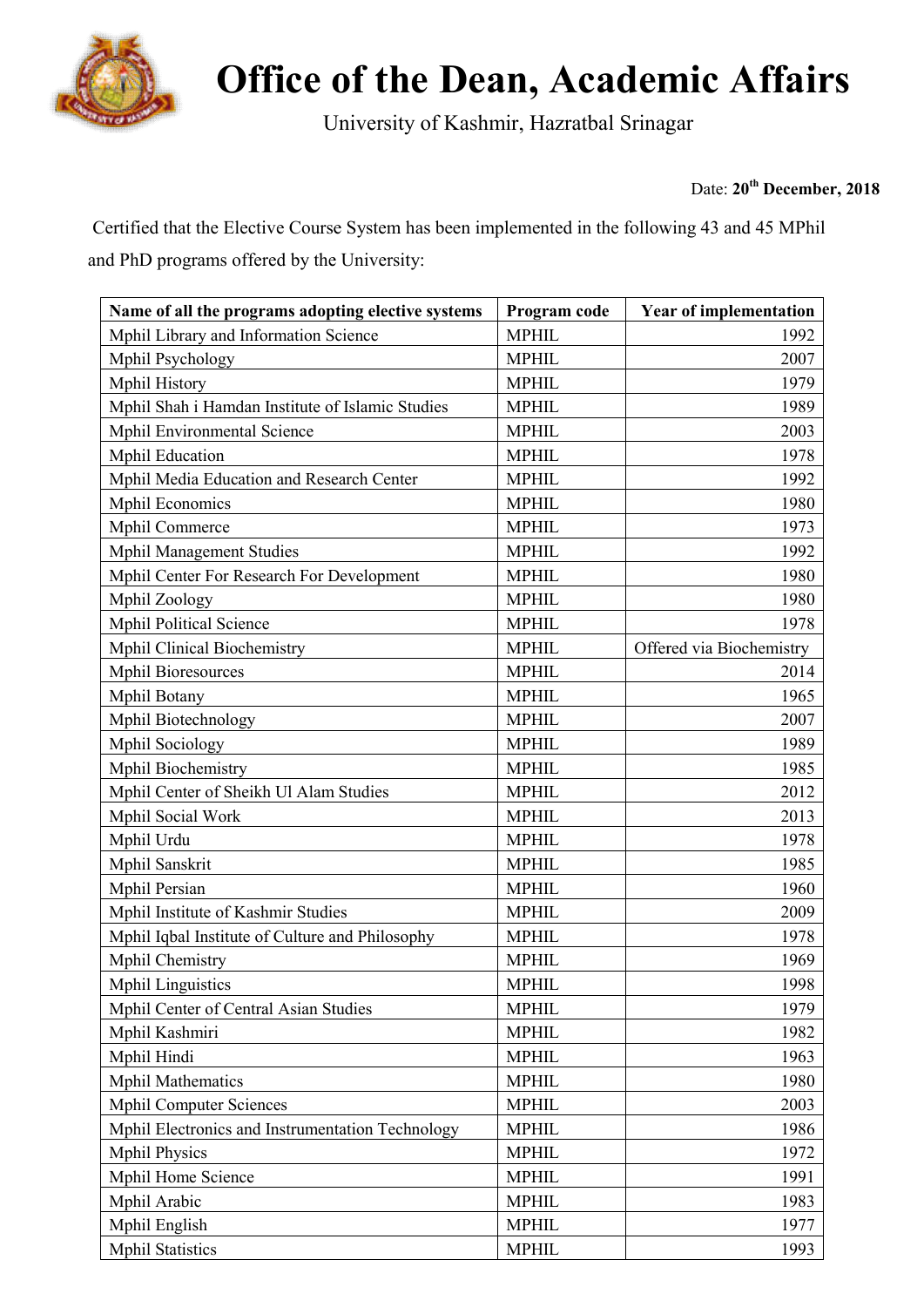

University of Kashmir, Hazratbal Srinagar Hazratbal Srinagar

| Mphil Applied Geology                                  | <b>MPHIL</b> | 2003                     |
|--------------------------------------------------------|--------------|--------------------------|
| <b>Mphil Geoinformatics</b>                            | <b>MPHIL</b> | 2014                     |
| Mphil Disaster Managment                               | <b>MPHIL</b> | 2018                     |
| Mphil Geography                                        | <b>MPHIL</b> | 1980                     |
| PhD or Dphil Botany                                    | PHD          | 1965                     |
| PhD or Dphil Physics                                   | PHD          | 1972                     |
| PhD or DPhil Biotechnology                             | PHD          | 2007                     |
| PhD or Dphil Geography                                 | PHD          | 1980                     |
| PhD or DPhil Iqbal Institute of Culture and Philosophy | PHD          | 1979                     |
| PhD or DPhil Sociology                                 | PHD          | 1989                     |
| PhD or DPhil Zoology                                   | PHD          | 1963                     |
| PhD or Dphil Geoinformatics                            | <b>PHD</b>   | 2013                     |
| PhD or DPhil History                                   | PHD          | 1971                     |
| PhD or DPhil Chemistry                                 | <b>PHD</b>   | 1969                     |
| PhD or DPhil Bioresources                              | PHD          | 2013                     |
| PhD or DPhil Center of Research For Development        | <b>PHD</b>   | 1980                     |
| PhD or Dphil Disaster Management                       | PHD          | 2018                     |
| PhD or DPhil Social Work                               | <b>PHD</b>   | 2013                     |
| PhD or DPhil Law                                       | <b>PHD</b>   | 1983                     |
| PhD or DPhil Psychology                                | PHD          | 2007                     |
| PhD or DPhil Center of Sheikh Ul Alam Studies          | PHD          | 2012                     |
| PhD or DPhil English                                   | <b>PHD</b>   | 1977                     |
| PhD or DPhil Persian                                   | <b>PHD</b>   | 1962                     |
| PhD or DPhil Statistics                                | PHD          | 2002                     |
| PhD or DPhil Management Studies                        | PHD          | 1992                     |
| PhD or DPhil Sanskrit                                  | PHD          | 1985                     |
| PhD or DPhil Political Science                         | PHD          | 1978                     |
| PhD or DPhil Arabic                                    | PHD          | 1983                     |
| PhD or DPhil Pharmaceutical Science                    | PHD          | 1983                     |
| PhD or DPhil Library and Information Science           | <b>PHD</b>   |                          |
| PhD or DPhil Home Science                              | PHD          | 1991                     |
| PhD or DPhil Electronics and Instrumentation           |              |                          |
| Technology                                             | <b>PHD</b>   | 1986                     |
| PhD or DPhil Education                                 | <b>PHD</b>   | 1978                     |
| PhD or DPhil Computer Sciences                         | PHD          | 2003                     |
| PhD or DPhil Media Education and Research Center       | PHD          | 1992                     |
| PhD or DPhil Hindi                                     | PHD          | 1978                     |
| PhD or DPhil Kashmiri                                  | <b>PHD</b>   | 1982                     |
| PhD or DPhil Environmental Science                     | PHD          | 2003                     |
| PhD or DPhil Linguistics                               | PHD          | 1998                     |
| PhD or DPhil Shah i Hamdan Institute of Islamic        |              |                          |
| Studies                                                | PHD          | 1989                     |
| PhD or DPhil Economics                                 | PHD          | 1976                     |
| PhD or Dphil Food Science and Technology               | PHD          | 2012                     |
| PhD or DPhil Commerce                                  | PHD          | 1995                     |
| PhD or Dphil Applied Geology                           | <b>PHD</b>   | 2003                     |
| PhD or DPhil Clinical Biochemistry                     | PHD          | Offered via Biochemistry |